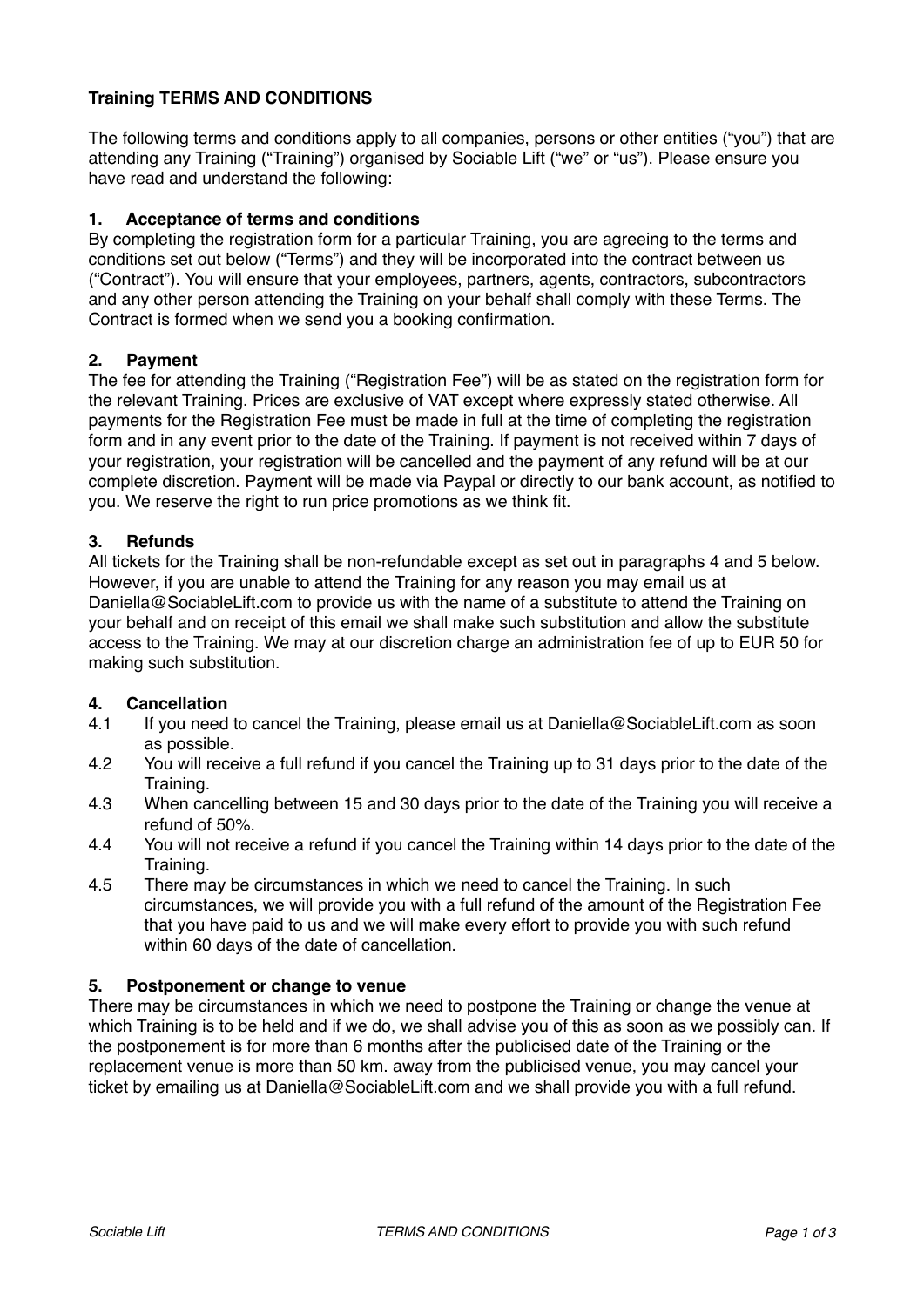# **6. Liability and Disclaimer**

Our sole liability in relation to any cancellation, postponement or change of venue shall be limited to the price paid by you for such Training and we shall not be liable under any circumstances for any consequential losses.

In providing this Training, no person is acting as your solicitor or providing you with legal advice. We are providing you with Training and guidance.

## **7. Your obligations**

If you act in any way which in our opinion is likely to cause any harm or nuisance to any person at the Training, you will be required to leave the Training and we shall not be liable to refund your Registration Fee or any other payment.

You must comply at all times with the health and safety policy of the venue. You must comply with all requests from us or the venue with regard to health and safety and failure to do so will result in you being asked to leave the Training (in which case no refund will be provided). You may not bring any equipment or items of a hazardous or dangerous nature to the Training.

You shall not cause any damage to any part of the venue (including outside areas, and all inside walls, flooring, fixtures and fittings). You are solely liable for any damage caused by you, your employees, contractors, sub-contractors and agents to any such area of the venue and shall fully reimburse us in relation to any damage so caused.

You must keep your personal belongings with you at all times and we accept no liability for any damage to, loss of or theft of any of your belongings or other items brought to the Training by you.

## **8. Promotional materials and materials at the Training**

You agree that we may include your details in any promotional materials relating to the Training and/or any materials used at the Training. We are not liable for errors or omissions contained in such information.

Unless otherwise stated, the copyright for any such promotional materials and any materials used at the Training (including course notes, slides, brochures, articles and case studies) belongs to us and may not be reproduced in any medium without our prior written consent.

You may use such materials for your own business purposes only and may not reproduce, publish or deal with such materials in any way for any commercial use.

We reserve the right to change the published programme (including the publicised speakers) or materials as we think fit.

## **9. Photography and filming**

We may wish to photograph or film the Training and reserve the right to do so for the purposes of promoting future Trainings or otherwise. You consent to us (or any other person attending the Training) photographing or filming you and any persons attending the Training with you. You may not photograph or video the Training without our prior consent.

## **10. Data protection**

We will communicate with you using the contact details provided on the Registration Form for the purposes of the Training. We shall be entitled to pass on all of your contact details to the Training contractors.